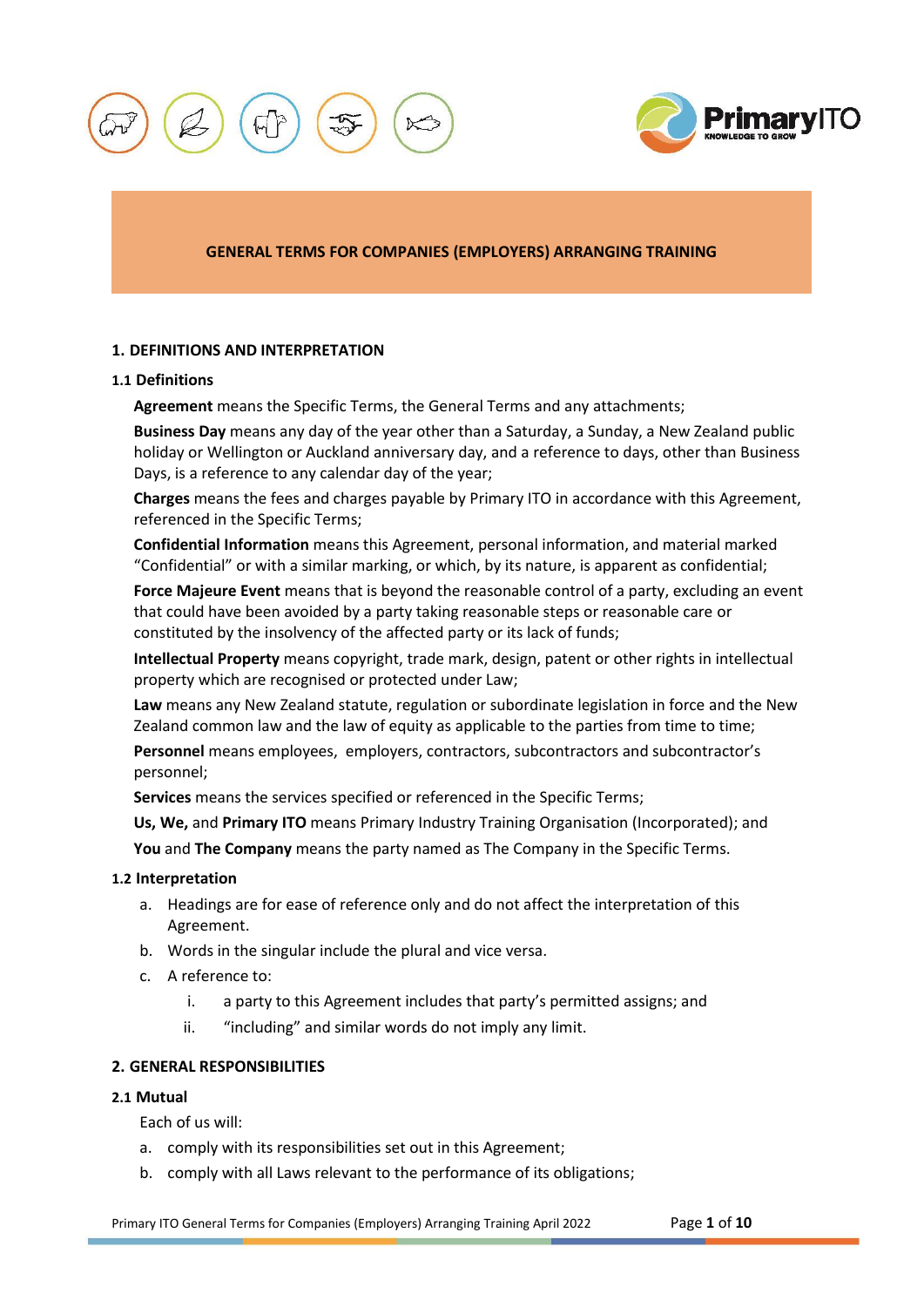



- c. respond promptly to fulfil all reasonable requests for information made by the other party;
- d. not do anything that is likely to negatively impact the reputation of the other party;
- e. immediately notify each other of any issue that may impact on the ability to deliver the services as agreed;
- f. if required, map the Company's activities against proposed Industry Training Programme outcomes; and
- g. provide all information reasonably requested by either party.

## **2.2 The Company responsibilities**

You will:

- a. provide us with the items that are detailed in the Specific Terms;
- b. provide the Services within the agreed timeframes and in a professional manner, using all reasonable care, attention and skill;
- c. provide sufficient Personnel and ensure those Personnel have the necessary training and expertise to provide the Services;
- d. comply with all our reasonable directions and requirements that we notify to you including requirements for courses, programmes and standards;
- e. at all times hold, and ensure your Personnel providing the Services hold, the qualifications, licences, accreditations, and registrations required to undertake the Services; and
- f. ensure all enrolment documentation is completed prior to any invoicing or payment.

# **2.3 Primary ITO responsibilities**

We will:

- a. provide you with any items that are detailed in the Specific Terms to enable you to perform the Services;
- b. submit investment plans to TEC for funding to support this agreement;
- c. develop, register, and maintain Programmes with NZQA and TEC; and
- d. promote industry training to companies.

# **3. CHARGES AND TAXES**

## **3.1 Pricing**

- a. All pricing excludes GST and is in New Zealand dollars.
- b. We will reimburse you for reasonable expenses you have incurred where those expenses are detailed in the Specific Terms or where we otherwise agree in advance in writing.

## <span id="page-1-0"></span>**3.2 Invoicing and payment**

- a. You will invoice us at the end of each month for Services undertaken in the previous month.
- b. Your invoices must be valid for the purposes of the Goods and Services Tax Act 1985, and you must include information that clearly shows the Services provided and how the Charges have been calculated. You will also provide us with invoices for agreed expenses.
- <span id="page-1-1"></span>c. We will pay invoices by the 30th of the month following receipt of invoice.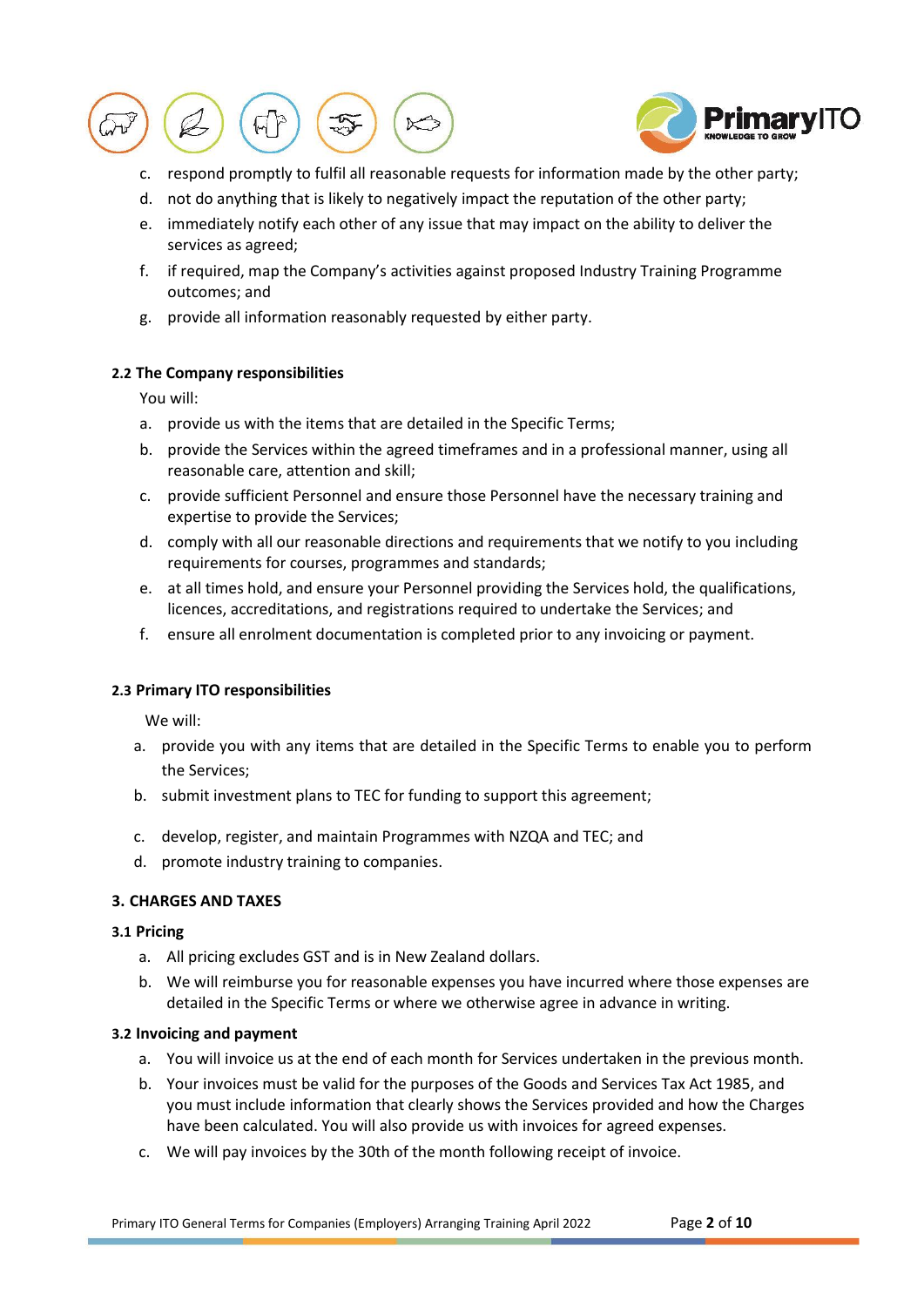



- d. We may withhold any amount where we dispute it until the dispute is resolved but will pay the undisputed portion in accordance with clause [3.2](#page-1-0)[c.](#page-1-1)
- e. We will not make any payments other than the Charges, including any payment for injury, sickness, superannuation, holidays, redundancy, or overtime.
- f. Nothing in this agreement shall create the relationship of employer or employee between Primary ITO and you.

## **3.3 Set-off and taxes**

- a. We may deduct from, or set-off against, any amount payable, any sum of money that you owe us or that is due to us under this Agreement.
- b. Except for any GST payable by us, you are to pay all taxes, levies and duties payable in connection with this Agreement under any Law.

## **4. SUBCONTRACTORS**

- a. You will not subcontract the Services (or any aspect of the Services) except with our prior written consent.
- b. Where you do subcontract, you:
	- i. will ensure that each subcontractor is appropriately qualified and has the relevant experience to perform the work it is engaged to perform;
	- ii. remain fully responsible for all work carried out and for any act or omission of a subcontractor; and
	- iii. will ensure that any subcontract contains obligations on the subcontractor that are consistent with all the terms of this Agreement.

## **5. CHANGES TO SERVICES OR PROGRAMMES**

Both Parties agree to collectively manage changes or cancellations of Services or deliverables at any time (including expiring or changing programmes).

#### **6. PERFORMANCE**

#### **6.1 Key performance indicators**

We may measure your performance against key performance indicators. Where we undertake that measurement:

- a. you will provide us will all reasonable assistance and information;
- b. you will meet with us to discuss the evaluation outcomes if we request; and
- c. we will advise you of the evaluation outcomes.

#### **6.2 Annual Moderation Report and Assessment**

If required by us, you will complete an "Annual Moderation Report and Assessment Plan" within the timeframe requested by us. Primary ITO may carry out post assessment moderation of assessments reported by The Company.

### **6.3 Other reports**

You will provide the reports listed in the Specific Terms and any we reasonably request from you.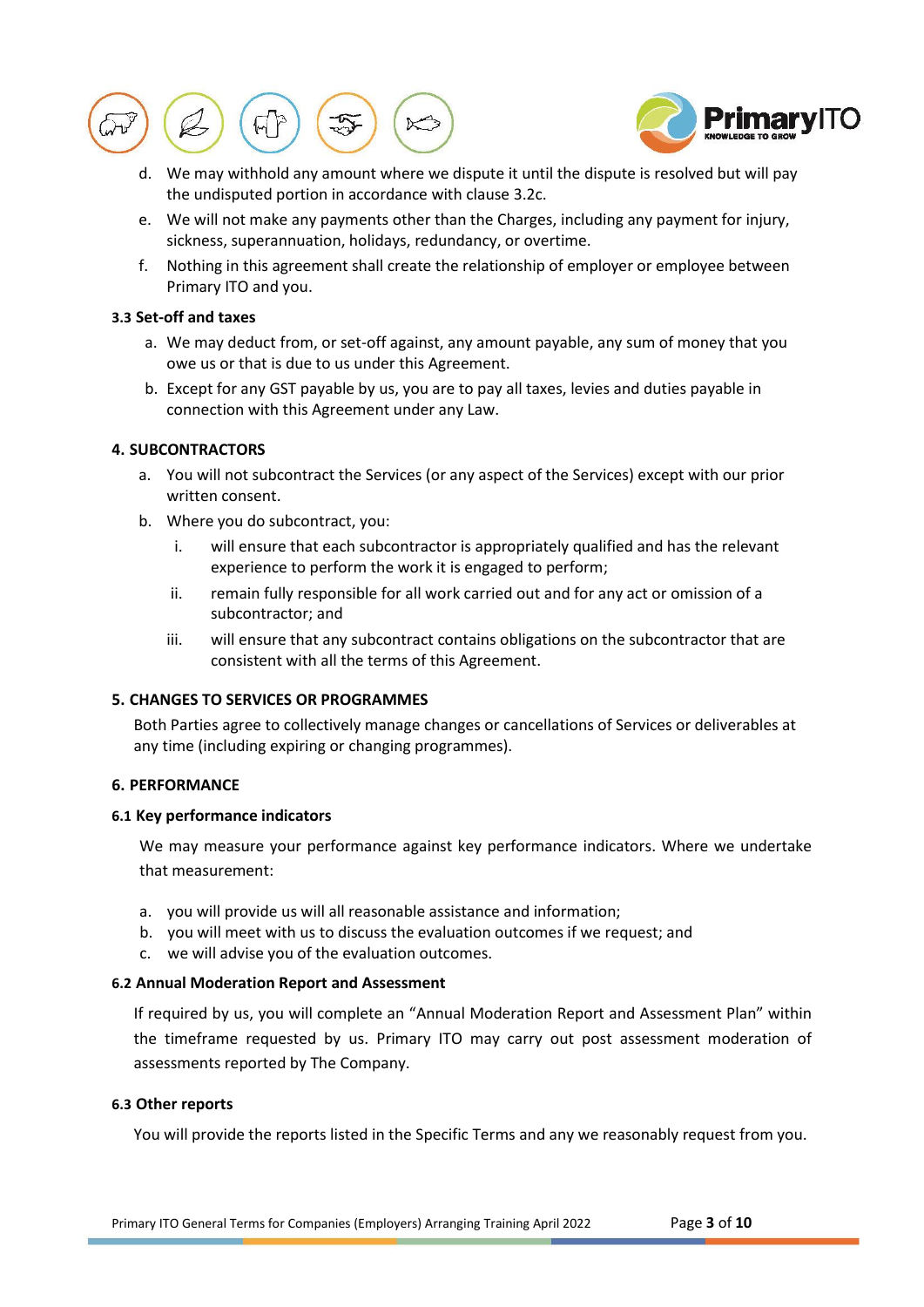



## **6.4 Replacement of Personnel**

We may require that you replace any Personnel supplying the Services if we reasonably consider that such Personnel does not meet, or has not acted consistently with, the requirements in this Agreement (including in clause [2\)](#page-0-0) or is otherwise unsatisfactory.

# **7. BRANDING AND COMMUNICATIONS**

- a. Where you are providing a learning programme:
	- i. we will use reasonable endeavours to promote it when appropriate; and
	- ii. you must use any templates that we provide.
- b. You must use our brand on learning and assessments materials with consent, and you must use the version of our brand that we provide you (and in accordance with any directions we provide you).

## **8. COMPLIANCE**

## **8.1 Policies**

- a. You must have proper policies in place, including a policy addressing privacy in relation to trainees, and you must provide us with copies or access to such policies on request.
- b. We will notify you of relevant Primary ITO and Tertiary Education Commission policies in relation to the Services or our facilities and you must comply, and ensure all Personnel comply, with these policies.

## **8.2 Notifications**

Subject to all applicable Laws, you must immediately notify us if you or any Personnel involved in training are charged with a criminal offence or subject to an investigation (including any investigation by New Zealand Qualifications Authority (NZQA), Tertiary Education Commission (TEC), Worksafe NZ or Ministry of Business, Innovation and Employment).

## <span id="page-3-0"></span>**8.3 Health and safety**

You must have proper health and safety policies in place, and you must actively manage health and safety in accordance with all applicable Laws including:

- a. actively identifying and managing all applicable hazards and risks so far as is reasonably practicable;
- b. providing information, training, instruction, or supervision that is necessary to protect people from risks to health and safety arising from the work carried out; and
- c. monitoring the health of workers and the conditions at the workplace to prevent illness or injury to workers arising from the work carried out.

## **8.4 Records and audit**

- a. You must keep full, accurate and up-to-date records relating to the performance of the Services.
- b. You must allow us and/or any auditor or reviewer appointed by us to access your premises, Personnel and records as may reasonably be required to verify that you have complied with your obligations under this Agreement.

Primary ITO General Terms for Companies (Employers) Arranging Training April 2022 Page **4** of **10**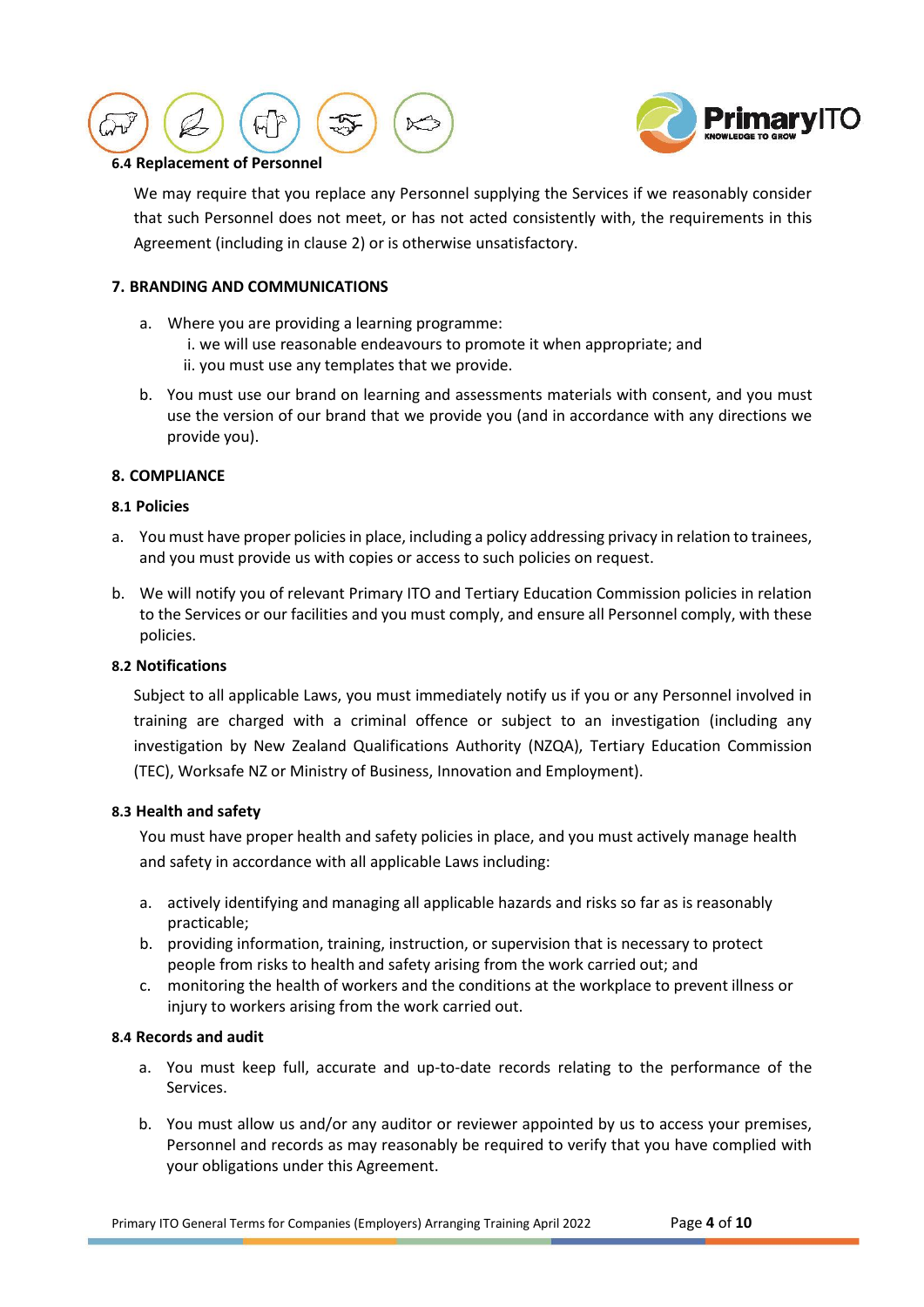



## <span id="page-4-0"></span>**9. CONFIDENTIALITY**

- a. You will keep all Confidential Information secure and:
	- i. not disclose it to any person;
	- ii. not use it for your own benefit or in any other manner which would or may harm Primary ITO's interests,

except you may disclose Confidential Information to the extent necessary:

- i. to your Personnel for the purposes of meeting your obligations under this Agreement;
- ii. to your professional advisers for the purposes of seeking professional advice; or
- iii. as required by Law.
- a. You will not make any public comment or statement (in writing or otherwise) related to this Agreement or Primary ITO except with our prior written approval.
- b. We will not use or disclose your Confidential Information, except where it is used or disclosed in the proper performance of our functions or responsibilities, for the purposes of seeking professional advice, or as required by Law.

#### <span id="page-4-1"></span>**10. INTELLECTUAL PROPERTY**

## **10.1 Retained Intellectual Property**

The following Intellectual Property (including any modification, enhancement, or derivative work of that Intellectual Property) remains the property of the current owner:

- a. Intellectual Property that existed prior to the date of this Agreement; and
- b. Intellectual Property that was developed independently of this Agreement.

#### **10.2 New Intellectual Property**

- a. All new Intellectual Property you create or develop in providing the Services, is owned by us on creation.
- b. If any deliverable you provide (as part of the agreement) incorporates your Intellectual Property, then you grant a fully paid license to use that Intellectual Property for our business purposes only.
- c. The materials provided by Primary ITO are not to be altered by you without Primary ITO approval.

## **10.3 Acknowledgement of Primary ITO Intellectual Property**

You acknowledge and agree that Primary ITO or its licensor is and remains the owner of and retains all Intellectual Property rights in all materials supplied by Primary ITO including learning resources, subject to clauses 10.1 and 10.2 above, and that you will not make changes to these materials without Primary ITO approval.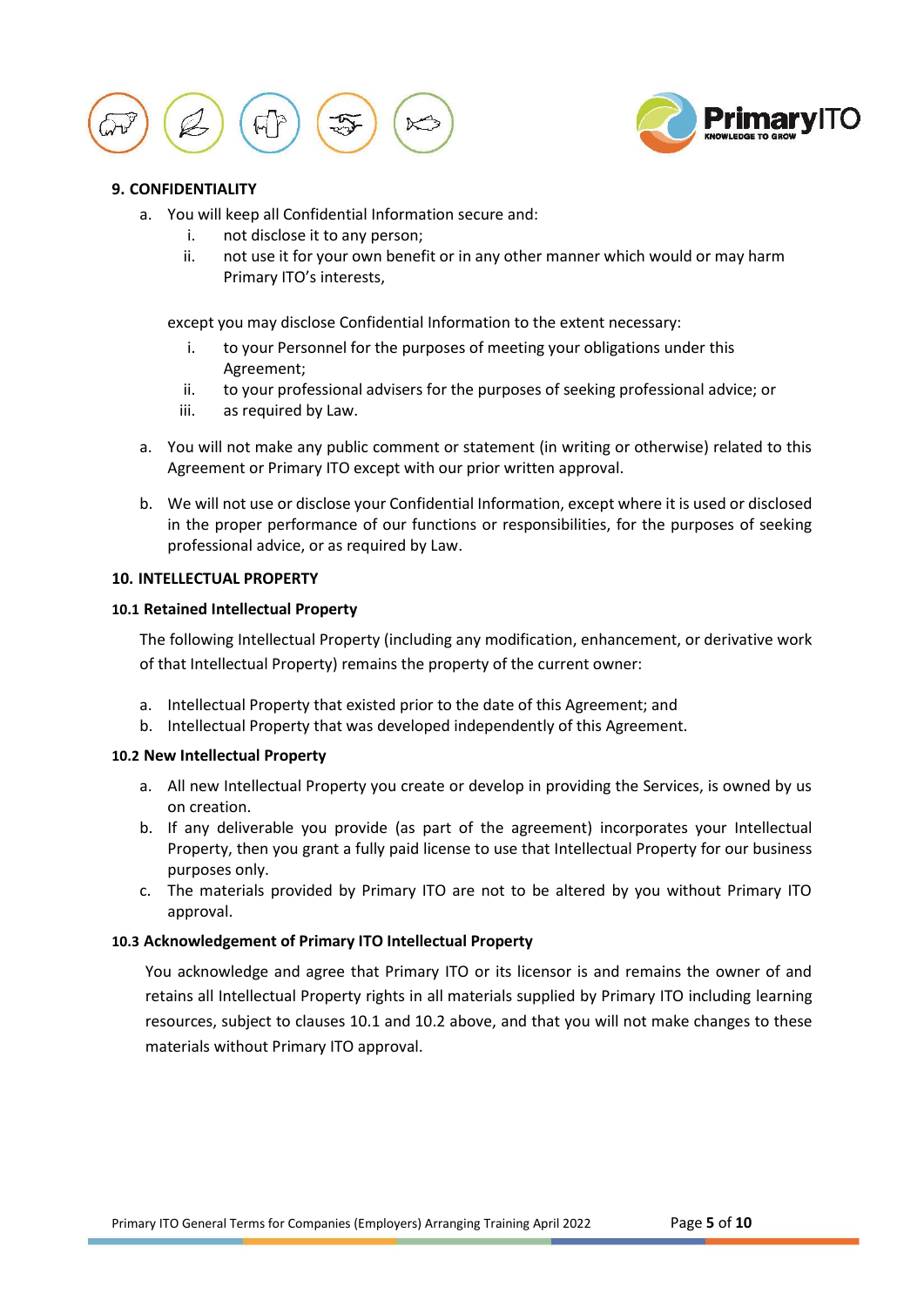



# **11. CONFLICTS OF INTEREST**

Unless excluded in the Specific Terms, during the term of this Agreement you must not provide services to any person or entity or be involved or interested in any other employment, activity, or business that conflicts or may conflict with the interests of Primary ITO or interferes with your ability to perform your obligations under this Agreement.

## <span id="page-5-2"></span>**12. LIABILITY**

## <span id="page-5-0"></span>**12.1 Maximum liability**

The maximum aggregate liability for either of us under or in connection with this Agreement, whether in contract, tort (including negligence), breach of statutory duty or otherwise, is the total Charges paid and payable by us for the Services over the 3 months preceding the event or events giving rise to the liability.

## <span id="page-5-1"></span>**12.2 Unrecoverable loss**

Neither of us is liable to the other under or in connection with this Agreement for any loss of profit, business, revenue, or any indirect, consequential, incidental, or special loss or damage of any kind.

## **12.3 Unlimited liability**

Clause[s 12.1](#page-5-0) and [12.2](#page-5-1) do not apply to limit your liability for:

- a. personal injury or death;
- b. fraud or willful misconduct; or
- c. breach of clauses [8.3](#page-3-0) (health and safety) or [0](#page-4-0) (confidentiality).

# **12.4 Indemnities**

You fully indemnify Primary ITO and its officers, employees, and contractors from and against any and all liability, losses, damages, costs and expenses awarded against, incurred or suffered by Primary ITO or such persons arising out of or resulting from:

- a. your unlawful, negligent, or willful act or omission; or
- b. any allegation, claim or proceeding that Primary ITO's possession or use of any information or material supplied by you under this Agreement infringes any third party's Intellectual Property Rights.

## **12.5 No liability for the other's failure**

Neither party will be responsible, liable, or held to be in breach of this Agreement for any failure to perform its obligations under this Agreement or otherwise, to the extent the failure is directly caused by the other party failing to comply with its obligations under this Agreement, or by the negligence or misconduct of the other party or its Personnel.

#### **12.6 Mitigation**

Each party must take reasonable steps to mitigate any loss or damage, cost or expense it may suffer or incur arising out of anything done or not done by the other party.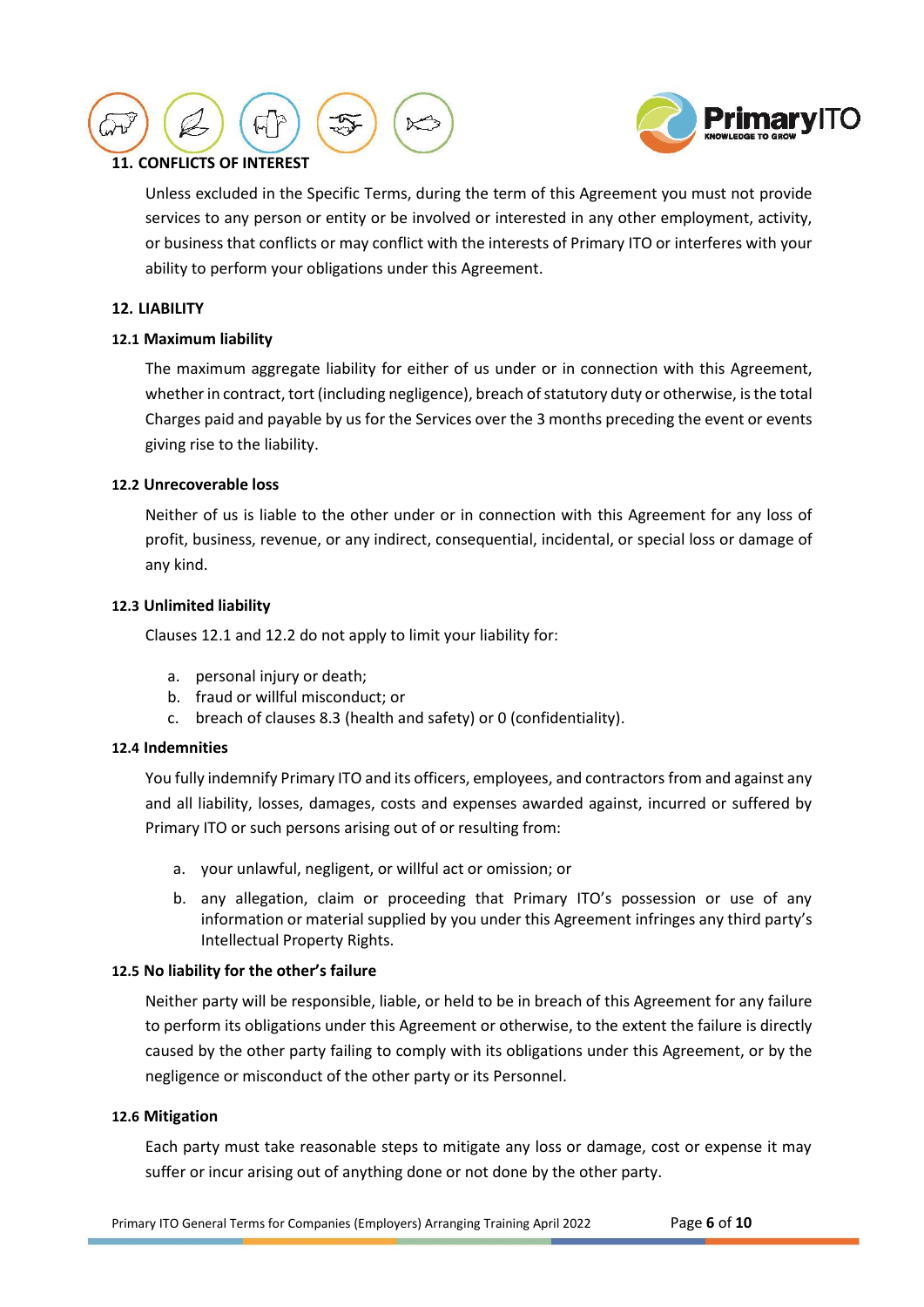



# **13. INSURANCE**

You will maintain, at your own cost, adequate insurance in respect of its potential liability for loss or damage under this Agreement, including insurance for liability (including public, statutory and employer liability where relevant), damage or material losses, and, where your business includes use of a motor vehicle, commercial motor vehicle cover, with a limit of at least \$1,000,000 for any one claim or series of claims arising out of one event.

# <span id="page-6-0"></span>**14. TERM AND TERMINATION**

## **14.1 Term**

- a. The initial term of this Agreement is set out in the Specific Terms.
- b. At the end of the initial term, this Agreement will automatically renew for two additional terms of one year each unless Primary ITO gives notice that the term is to end without renewal.
- c. Each term is subject to early termination in accordance with this claus[e 14.](#page-6-0)

## **14.2 Termination for convenience**

Either party may terminate this Agreement for convenience with 90 days' notice.

## <span id="page-6-1"></span>**14.3 Termination for breach**

In addition to the other rights to terminate, either party may, by notice to the other party, immediately terminate this Agreement if either party:

- a. commit any material breach of this Agreement and the breach is not:
	- i. remedied within 10 Business Days of the receipt of notice to remedy the breach; or
	- ii. capable of being remedied;
- b. have an administrator, receiver, liquidator, statutory manager, or similar appointed, become subject to any form of external administration, suspend or threaten to suspend the payment of its debts, or cease or threaten to cease to continue business for any reason;
- c. are unable to perform your duties for 30 days or more due to Force Majeure;
- d. compete against us either on your own or jointly with another person or entity; or
- e. commit any act that our reasonable opinion has or may seriously damage its reputation or interests, or you are subject to a significant health and safety risk.

## **14.4 Termination for change in funding**

In addition to the other rights to terminate, we may terminate this Agreement immediately by notice in writing if:

- a. our funding is reduced or removed; or
- b. we are impacted by changes in policy or direction by government or government agencies including the Tertiary Education Commission.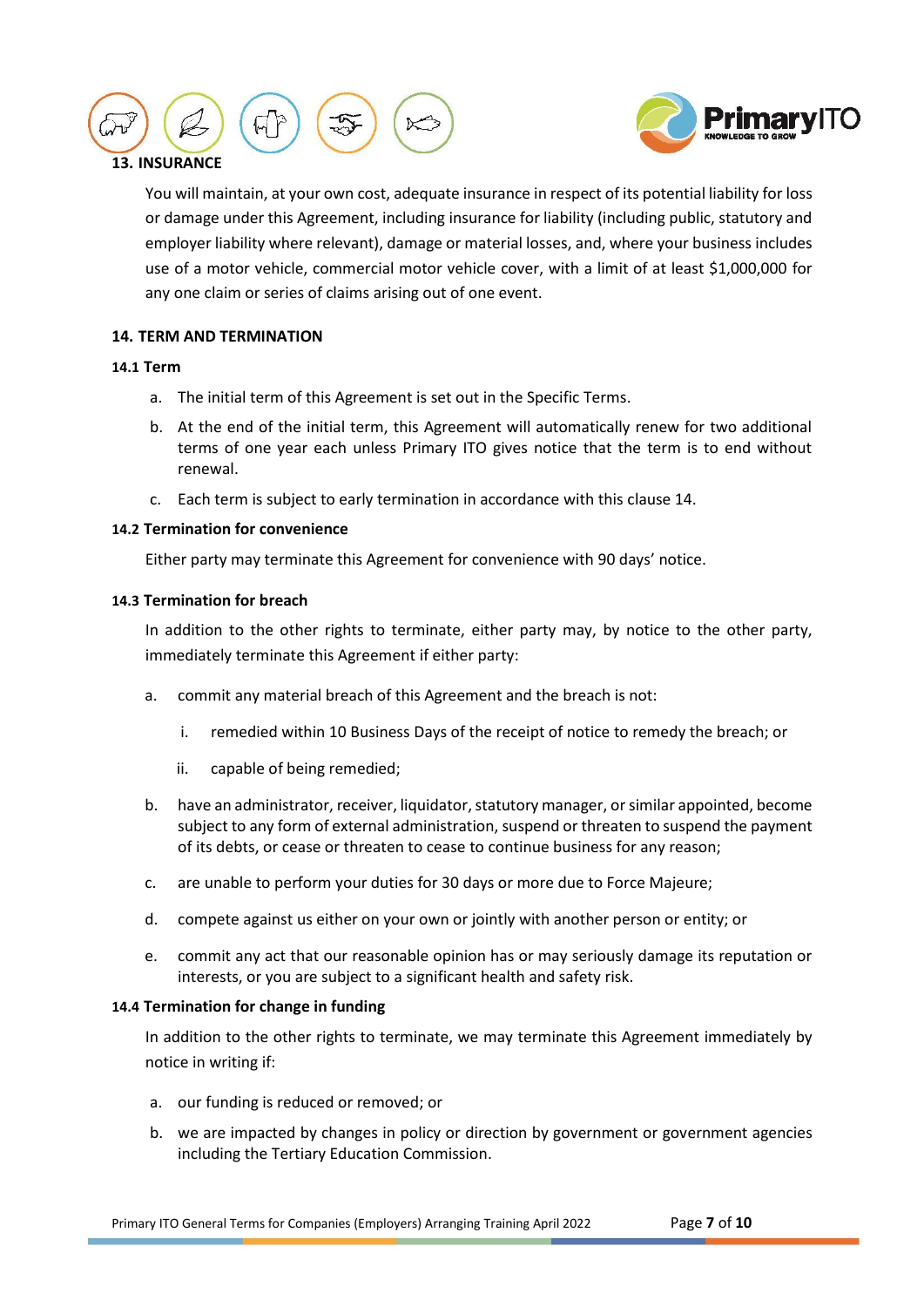



## **14.5 Termination for failure to pay**

You may terminate this Agreement if we fail to pay, provided that the charges have been properly invoiced in a timely manner, are not the subject of a dispute, at least 3 months charges are outstanding and are at least 30 days overdue and that the failure to pay is not remedied within 10 Business Days of receiving notice from you.

#### **14.6 Consequences of termination**

Expiry or termination of this Agreement does not affect each party's rights and obligations accrued before the expiry or termination date. Charges for agreed Services provided before the expiry or termination date, except where we terminate this Agreement under clause [14.3.](#page-6-1) Clauses which, by their nature are intended to survive expiry or termination, including clauses [0,](#page-4-0) [10,](#page-4-1) and [12,](#page-5-2) continue in force.

## <span id="page-7-0"></span>**15. DISPUTE RESOLUTION**

## **15.1 Good faith negotiations**

- a. Before taking any court action, either of us will use best efforts to resolve any dispute through good faith negotiations.
- b. If resolution cannot be reached, either of us may refer the dispute to mediation by written notice to the other party. The mediation will be conducted by a single mediator, in accordance with the terms of the Resolution Institute Standard Mediation Agreement and at a fee to be agreed by the parties. If the parties fail to agree on the identity of the mediator and/or the mediator's fee within 5 Business Days of referral of the dispute to mediation, the mediator will be chosen, and the mediator's fee determined, by the chairperson for the time being of the Resolution Institute (or his or her nominee). The mediation will be held in Wellington unless agreed otherwise.

#### **15.2 Obligations continue**

Each party must, to the extent possible, continue to perform its obligations under this Agreement even if there is a dispute.

#### **15.3 Right to seek relief**

This clause [15](#page-7-0) does not affect either party's right to seek urgent interlocutory and/or injunctive relief.

### **16. GENERAL**

#### **16.1 Force Majeure**

Neither of us is liable to the other for any failure to perform its obligations under this Agreement to the extent caused by a Force Majeure Event, provided that the affected party:

- a. immediately notifies the other party and provides full information about the Force Majeure;
- b. uses best endeavours to overcome the Force Majeure; and
- c. continues to perform its obligations as far as practicable.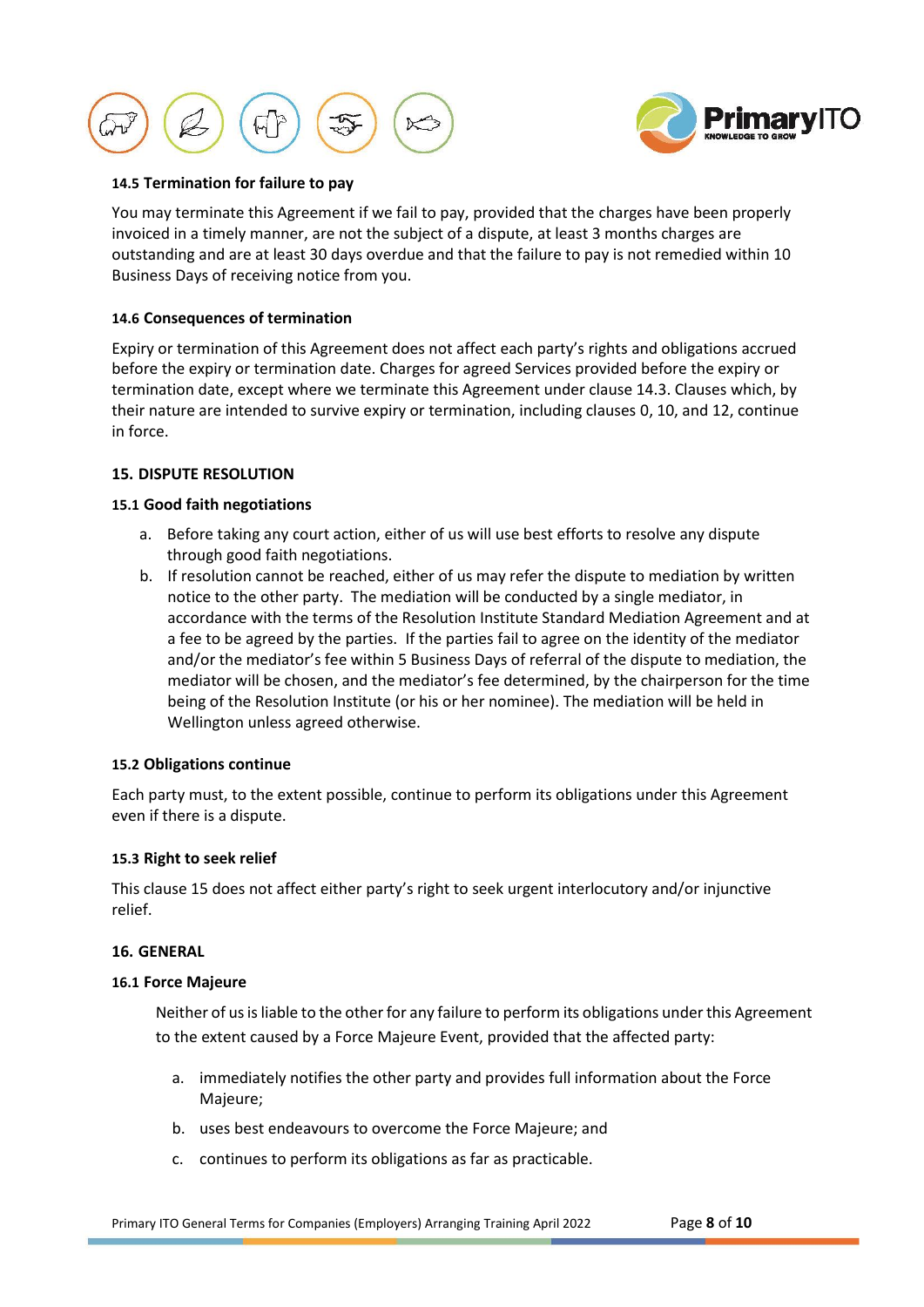



#### **16.2 Waiver**

To waive a right under this Agreement, that waiver must be in writing and signed by the waiving party*.* 

## **16.3 Independent contractor**

The Company is an independent contractor of Primary ITO. No other relationship (e.g., joint venture, agency, trust, or partnership) exists under this Agreement.

#### **16.4 Notices**

A notice given by a party under this Agreement must be delivered via email to an email address notified by the other party for this purpose. If the notice is given under clause 14, a copy of that email must be immediately delivered (by hand or courier) to the Chief Executive or equivalent officer of the other party at the other party's last known physical address.

## **16.5 Severability**

Any illegality, unenforceability, or invalidity of a provision of this Agreement does not affect the legality, enforceability, or validity of the remaining provisions of this Agreement.

#### **16.6 Variation**

Any variation to this Agreement must be in writing and signed by both parties.

#### **16.7 Entire Agreement**

This Agreement constitutes the entire agreement of the parties with respect to its subject matter and supersedes all previous agreements, arrangements, understandings, or representations relating to that subject matter. The terms of this Agreement prevail over the terms contained in any standard conditions of sale, invoices, packing slips, delivery dockets and other communications from either party or its Personnel, even if the other party signs or otherwise purports to accept any such terms.

#### **16.8 Change of ownership**

You must advise us in advance of any change of ownership to the Company and receive our consent in writing that this change is acceptable to Primary ITO for continuation of this agreement.

#### **16.9 Assignment**

You may not assign or transfer any right or obligation under this Agreement. You remain liable for your obligations under this Agreement despite any approved assignment, subcontracting, or transfer.

#### **16.10 Law**

The Agreement is governed by, and must be interpreted in accordance with, the laws of New Zealand. Each party submits to the non-exclusive jurisdiction of the Courts of New Zealand in relation to any dispute connected with this Agreement.